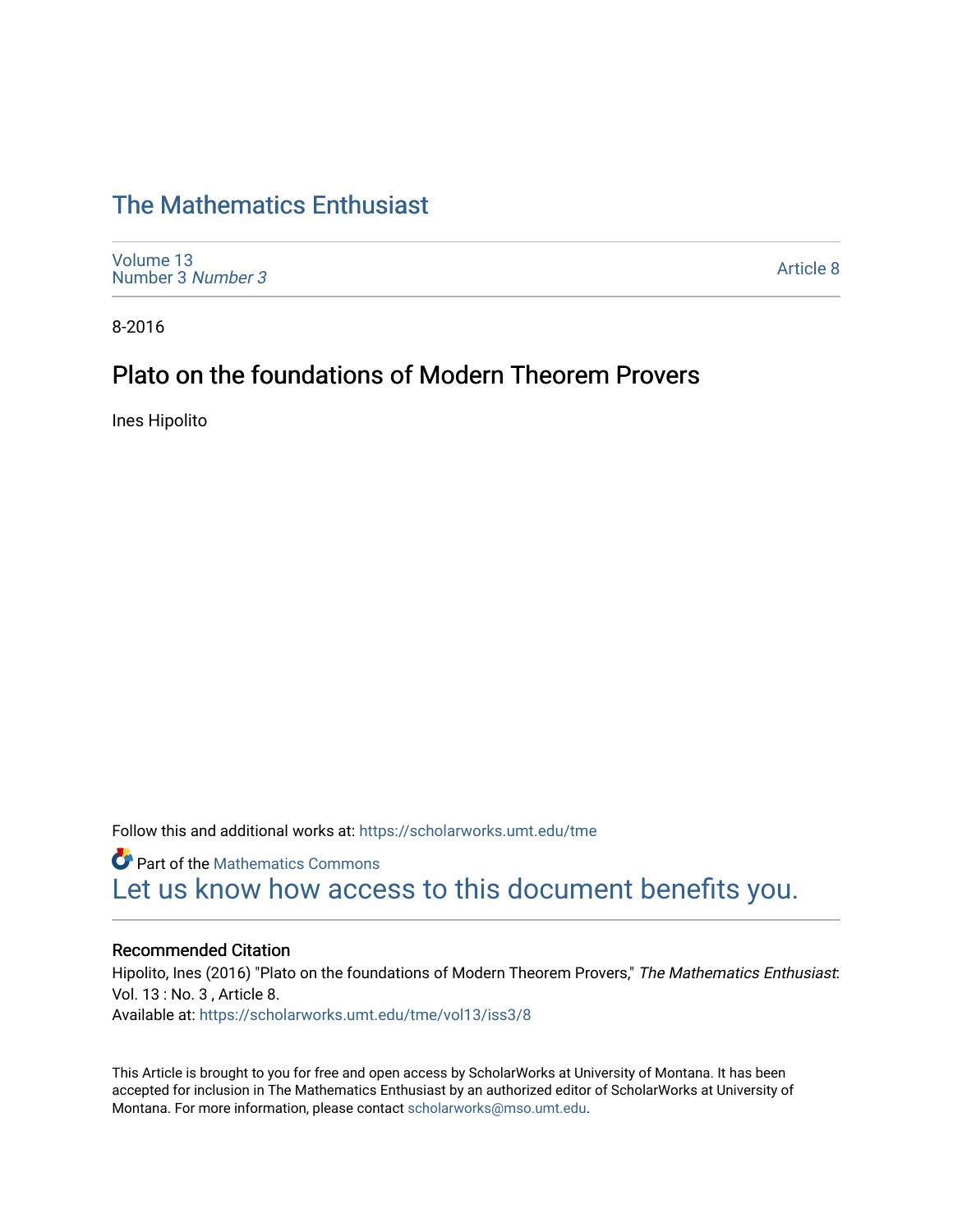# **Plato on the foundations of Modern Theorem Provers**

Inês Hipolito $<sup>1</sup>$ </sup> Nova University of Lisbon

Abstract**:** Is it possible to achieve such a proof that is independent of both acts and dispositions of the human mind? Plato is one of the great contributors to the foundations of mathematics. He discussed, 2400 years ago, the importance of clear and precise definitions as fundamental entities in mathematics, independent of the human mind. In the seventh book of his masterpiece, *The Republic*, Plato states "arithmetic has a very great and elevating effect, compelling the soul to reason about abstract number, and rebelling against the introduction of visible or tangible objects into the argument" (525c). In the light of this thought, I will discuss the status of mathematical entities in the twentieth first century, an era when it is already possible to demonstrate theorems and construct formal axiomatic derivations of remarkable complexity with artificial intelligent agents — the *modern theorem provers*.

**Keywords:** Plato; Modern Theorem Provers; Formal Proof.

<sup>1</sup> hipolito.ines@gmail.com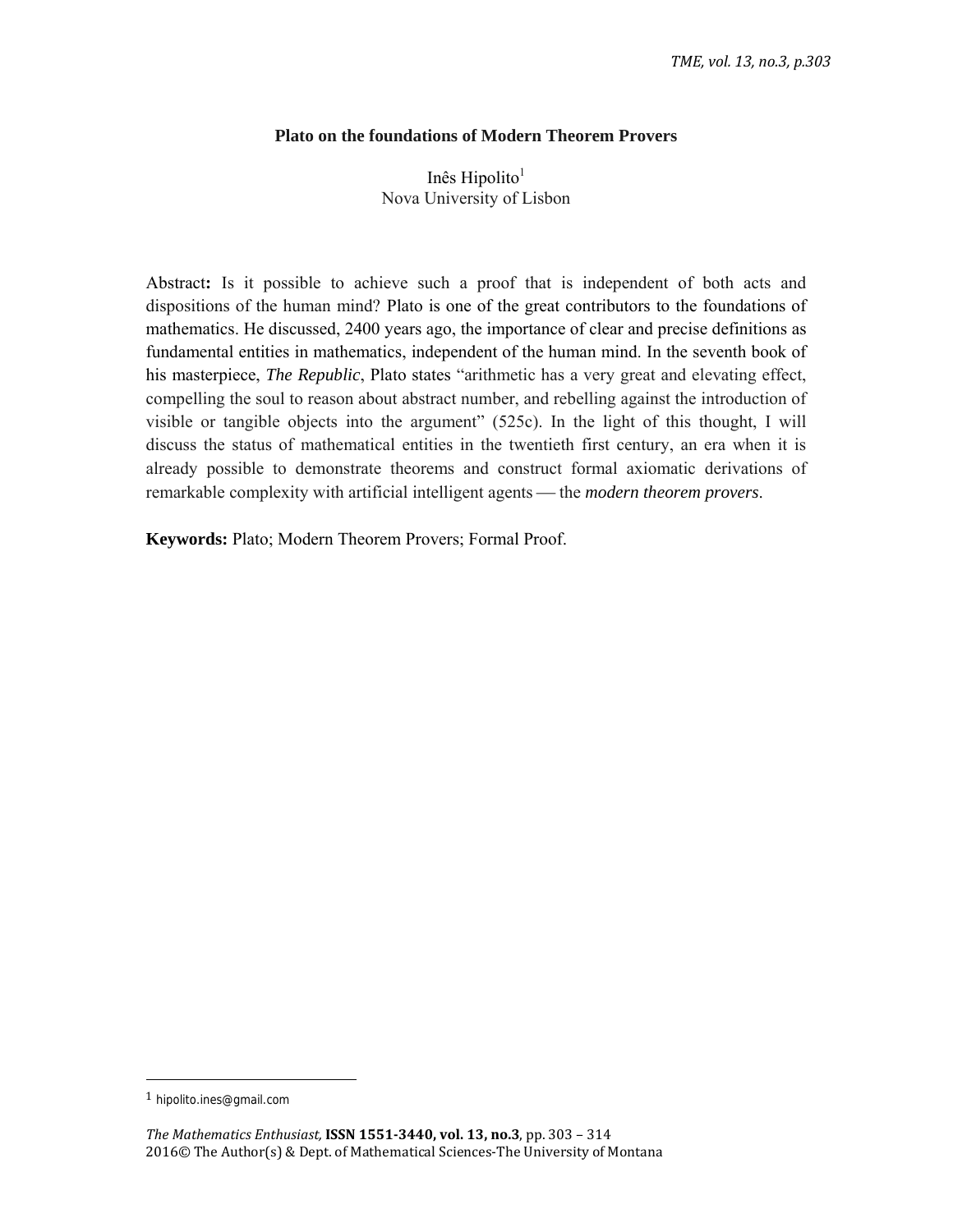#### **Introduction**

According to Platonism, a mathematical proof is the metaphysical view that there are abstract mathematical objects whose existence is independent of human language, thought, and practices. A *full-blooded Platonism* or *platitudinous Platonism* (FBP) asserts that it is possible for human beings to have systematically and non-accidentally true beliefs about a platonic mathematic realm a mathematical realm satisfying *Existence*, *Abstractness* and *Independence*. Could there be such proof? Could a proof be objective and completely understood, independently of the possibilities of our knowing of truth or falsity?

Plato is one of the great contributors to the foundations of mathematics. He discussed, 2400 years ago, the importance of clear and precise definitions as fundamental entities in mathematics. In the seventh book of his masterpiece, *The Republic*, Plato states "arithmetic has a very great and elevating effect, compelling the soul to reason about abstract number, and rebelling against the introduction of visible or tangible objects into the argument". In the light of this thought, I will discuss the status of mathematical entities in the twentieth first century, an era where it is already possible to demonstrate theorems, construct formal axiomatic derivations of remarkable complexity with artificial intelligent agents *the modern theorem provers*. A computer-assisted proof is written in a precise artificial language that admits only a fixed repertoire of stylized steps. It is formalized through artificial intelligent agents that mechanically verify, in a formal language, the correctness of the proof previously demonstrated by the human mind.

In contrast, calculi are exactly the kind of feature, which make it appealing for mathematicians. There are two reasons for this: (i.) it can be studied for its own properties and elegance of pure mathematics; and (ii.) can easily be extended to include other fundamental aspects of reasoning. According to Hofstadter, (1979), a proof is something informal, that is, a product of human thought, written in human language for human consumption. All sorts of complex features of thought may be used in proofs, and, thought they may "feel right", one may wonder if they can be logically defended. This is really what formalization is for.

#### **1. Plato's conception of Arithmetic**

According to Plato, at the end of the sixth book of *The Republic*, mathematicians' method of thinking is not a matter of intelligence, but rather a matter of  $\delta u \alpha v \alpha a$ , which means *understanding*. This is a definition by Plato that seems to etimologically imply  $\delta \alpha$ (*between*),  $vov\sigma$  (*intelligence*) and  $\delta o \xi \alpha$  (*opinion*), as if understanding would be something in between *opinion* and *inteligence*.

In 525a, Plato considers the concept of number, as a non-limited unity trough plurality, since "this characteristic occurs in the case of one; for we see the same thing to be both one and infinite in multitude" (525a). Also, with this conception of plurality as much as unity "thought begins to be aroused within us, and the soul perplexed and wanting to arrive at a decision asks 'What is absolute unity?' This is the way in which the study of the one has a power of drawing and converting the mind to the contemplation of reality." (525a).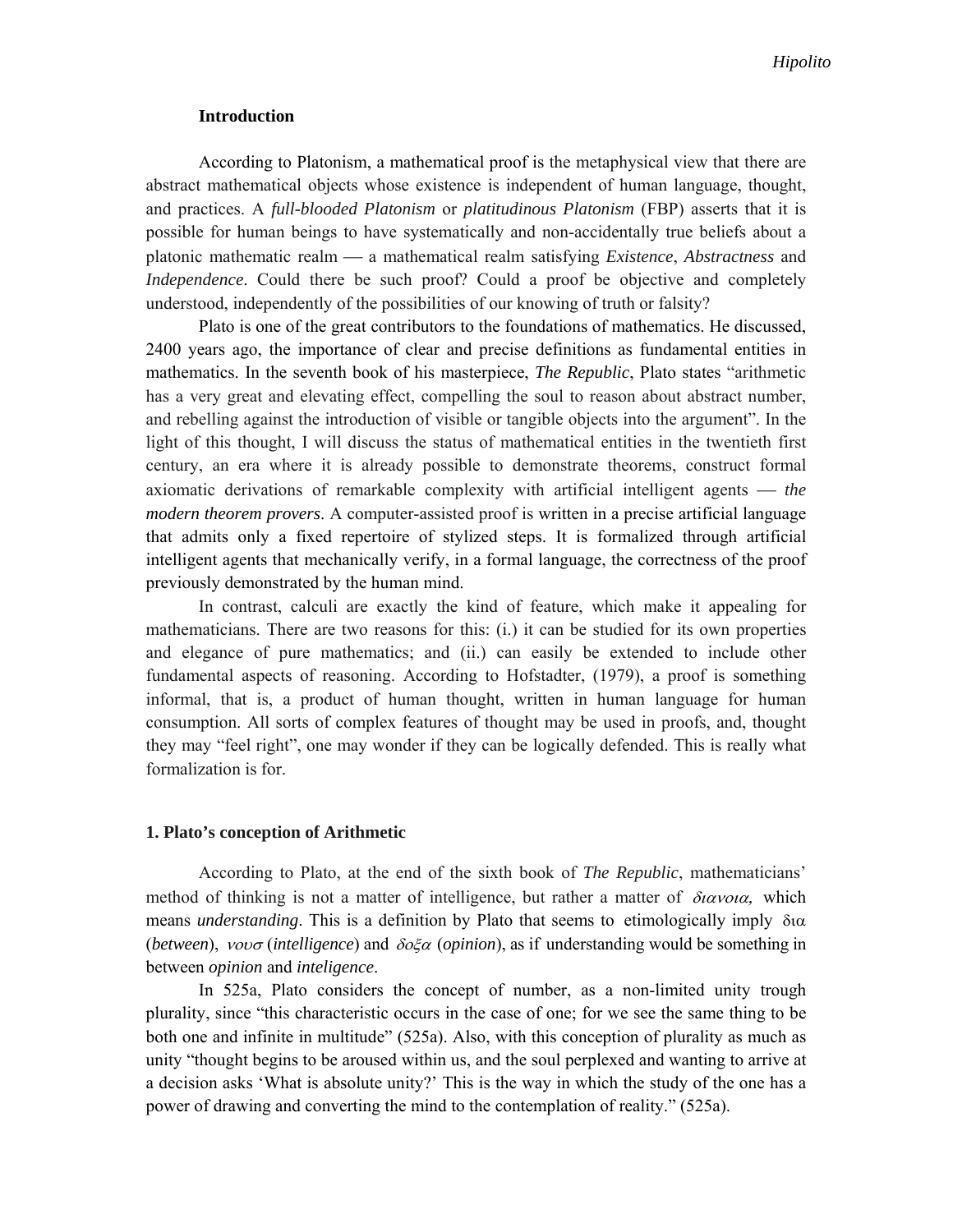As reported by Plato, the reality of calculus is a pure contemplation since in reasoning about numbers there are no visible bodies:

> "Plato — Now, suppose a person were to say to them, Glaucon, 'O my friends, what are these wonderful numbers about which you are reasoning, in which, as you say, there are constituent units, such as you demand, and each unit is equal to every other, invariable, and not divisible into parts,' - what would they answer?

Glaucon They would answer, as I should think, that they were speaking of those numbers which can only be realized in thought, and there is no other way of handling them." (*Republic*, 526a).

This means that arithmetic compels the soul to reach the pure truth trough intelligence. Furthermore, Plato considered the idea of *good* to be the ultimate objective of philosophy: "in the world of knowledge the idea of *good* appears last of all, and is seen only with an effort; and, when seen, is also inferred to be the universal author of all things beautiful and right" (526d). In his perspective, to accomplish the ideal of *good*, it is necessary that one study arithmetic and geometry, since they have two important characteristics. First, they invite thought and lead the mind to reflect and, accordingly, they allow the mind to grasp truth. Second, the advanced parts of mathematics and geometry have the power to draw the soul from becoming to beings: the true use of arithmetic. Therefore, the easiest way for the soul to go from becoming is to pursue the study of arithmetic until one is able to see the natures of numbers with the mind only. Moreover, "arithmetic has a very great and elevating effect, compelling the soul to reason about abstract number and repelling against the introduction of visible or tangible objects into the argument" (525c).

In agreement with Plato's considerations, mathematics has a philosophical importance since mathematics is a tool that helps and exercises the mind to think. This training process will lead to a better understanding and to the accomplishment of the idea of *good*, which is the crucial purpose in Philosophy. Indeed, the main philosophical importance of mathematics is the rewarding it may have in one's understanding of the reality. This is possible because mathematical objects are Forms: they can be completely separated from perceptible objects and they exhibit the same traits that philosophical objects. This means that mathematical objects are not grasped by the senses but by the intellect. In *The Republic*, on the one hand, mathematical objects are intelligible and can be known and, on the other, mathematical axioms are accepted as true without further proof or investigation. This view stands that unlike physical objects, mathematical objects do not exist in space and time; rather there are abstract mathematical objects whose existence is independent of the human mind: just as electrons and planets exist independently of us, so do numbers and sets. And just as statements about electrons and planets are made true or false by the objects with which they are concerned, so are statements about numbers and sets. Correspondingly, one may say that mathematical Platonism may be defined as a conjunction of three theses: *Existence*, *Abstractness,* and *Independence*.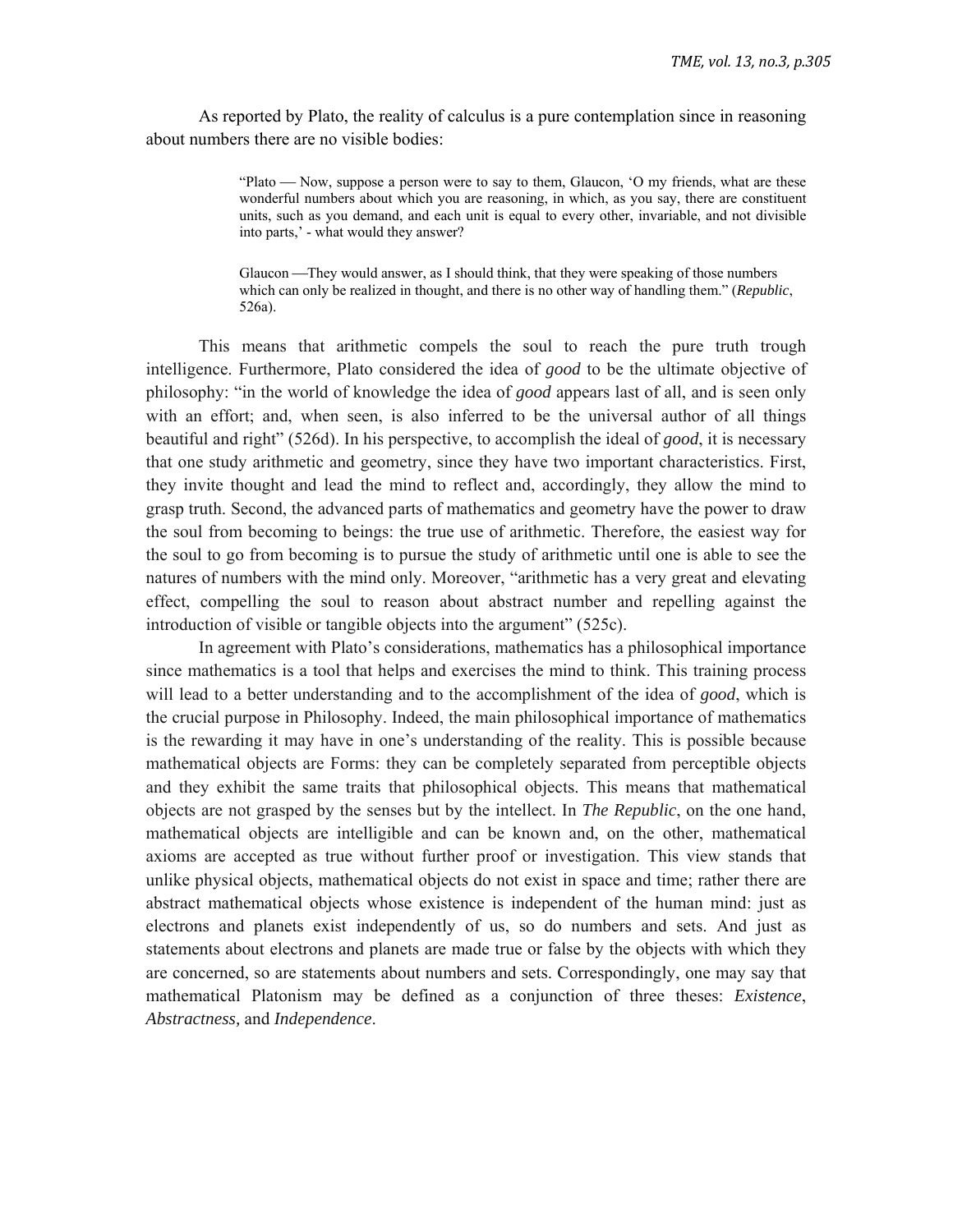### **3. Existence, Abstractness and Independence**

According to Dummett, 1978, Platonism, as a philosophy of mathematics, is founded on a simile: the comparison between the apprehension of mathematical truth to the perceptions of physical objects, and thus of mathematical reality to the physical universe. Gödel (1995), asserts that Platonism is the view that mathematics describes a non-sensual reality, which exists independently both of acts and [of] the dispositions of the human mind and is the only perceived, and probably perceived very incompletely, by the human mind.

Maddy (1990), stresses that realism of Platonism is the view that mathematics is the scientific study of objectively existing mathematical entities just as physics is the study of physical entities. The statements of mathematics are true or false depending on the properties of those entities, independent of our ability, or lack thereof, to determine which. Parsons (1983), sustains that Platonism means here not just accepting abstract entities or universals but epistemological or metaphysical realism with respect to them. Thus, a platonistic interpretation of a theory of mathematical objects takes the truth or falsity of statements of the theory, in particular statements of existence, to be objectively determined independently of the possibilities of our knowing this truth or falsity.

There are several theses within the mathematical Platonism such as (1) Frege's arithmetic-object argument; (2) Quine's; and (3) a response that is commonly referred as fullblooded or platitudinous Platonism<sup>2</sup> (FBP).

The fundamental idea behind FBP is that it is possible for human beings to have systematically and non-accidentally true beliefs about platonic mathematical realm  $\frac{1}{2}$  a mathematical realm satisfying the *Existence*, *Abstractness* and *Independence* without that realm in any way influencing us or us influencing it. These three thesis are made possible in virtue of (i.) Schematic Reference: the reference relation between mathematical theories and the mathematical realm is purely schematic, or at least close to purely schematic and (ii.) Plenitude: the mathematical realm is very large, it contains entities that are related to one another in all of the possible ways that entities can be related to one another.

Moreover, *Existence*, *Abstractness* and *Independence* seem to be validated by two other thesis (i.) mathematical theories embed collections of constraints on what the ontological structure of a given "part" of the mathematical (ii.) The existence of *any* such appropriate part of the mathematical realm is sufficient to make the said theory true of that part of that realm. In agreement with Roger Penrose,

> Platonic existence, as I see it, refers to the existence of an objective external standard that is not dependent upon our individual opinions nor upon our particular culture. Such 'existence' could also refer to things other than mathematics, such as to morality or aesthetics, but I am here concerned just with mathematical objectivity, which seems to be a much clearer issue...

> Plato himself would have insisted that there are two other fundamental absolute ideals, namely that of the *Beautiful* and that of the *Good.* I am not at all adverse to admitting the existence of such ideals, and to allowing the Platonic world to be extended so as to contain absolutes of this nature (Penrose, 2007).

<sup>&</sup>lt;u>2</u><br>2 This third response has been most fully articulated by Mark Balaguer (1998) and Stewart Shapiro (1997).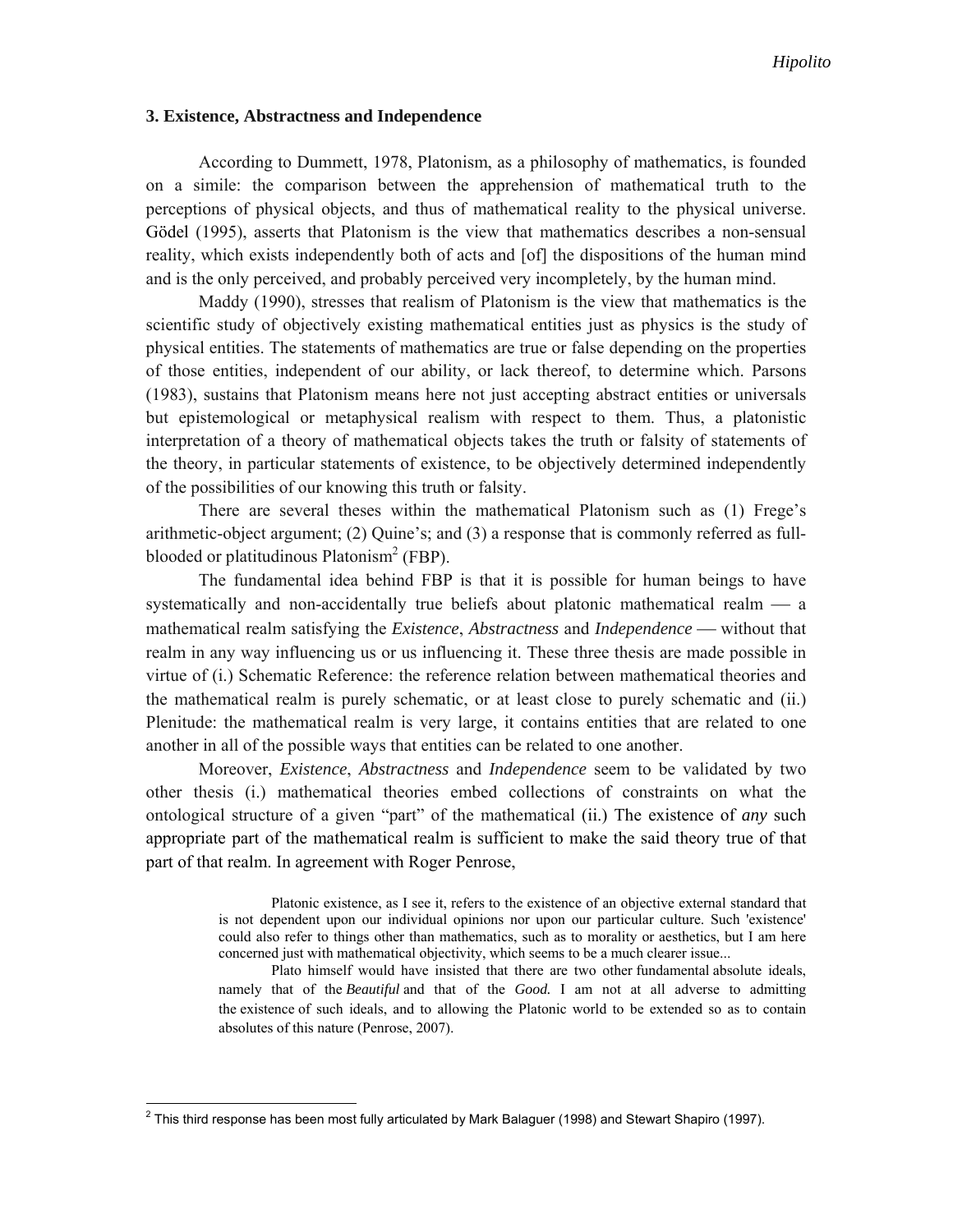The concept *Existence* in mathematical objects is rather controversial. If this view is true, it will dig up the physicalist idea that the reality is exhausted by the physical and will also put great pressure on many naturalistic theories of knowledge<sup>3</sup>, since there is little doubt that the human mind possesses mathematical knowledge. Burgess has defended antinominalism. *Anti-nominalism* is, simply, the rejection of nominalism. As such, antinominalists endorse ontological commitment to mathematical entities, but refuse to engage in speculation about the metaphysical nature of mathematical entities that goes beyond what can be supported by common sense and science (Burgess 1983, and Burgess and Rosen 1997, 2005). Anti-nominalism, is the conjunction of *Existence* and *Abstractedness*, and its consequences are not as strong as of Platonism. Some views such as intuitionistic, are antinominalistic about being a Platonism, for the existence of mathematical objects are true however, these objects depend on or are constituted by mathematicians.

On the *Truth-value realism* perspective<sup>4</sup>, Mathematical objects must exist since they are true of all. Mathematical objects have the existence in virtue of its unique and objective truth-value independent of whether we can know it and whether it follows logically from our current mathematical theories. Mathematical objects have a unique and objective truth-value. Expressly, "a sentence proper is a proper name, and its *Bedeutung*<sup>5</sup>, if it has one, is a truthvalue: the True or the False" (Beaney 1997, 297). This is clearly a metaphysical view, but not an ontological view, as Platonism, since truth-values are not committed to the flow from an ontology that demands *Existence*.

For another hand, there is the *working realism* methodological view that entails mathematics should be practiced as if Platonism was true (Bernays, 1935, Shapiro, 1997), considering that working realism is first and foremost a view within mathematics itself about the correct methodology of the discipline, and Platonism, rather, is a philosophical view. Nevertheless, as reported by Hoystein (2013), this two are very related theories since, assuming Platonism is true, then (1) language of mathematics is a classical first-order language; (2) provided it is legitimate to reason classically about any independently existing part of reality, classical rather than intuitionistic logic; (3) since Platonism ensures that mathematics is discovered rather than invented, there would be no need for mathematicians to restrict themselves to constructive methods and axioms, which establishes nonconstructive methods; (4) impredicative definitions are legitimate whenever the objects being defined exist independently of our definitions, and this is how we assure the impredicative definitions; (5) if mathematics is about some independently existing reality, then every mathematical problem has a unique and determinate answer, which provides at least some motivation for Hilbertian optimism. As we can see, the truth of mathematical Platonism has important consequences within mathematics itself.

On this matter, Frege developed an argument — the *Fregean argument* — which is based on two premises: (1) The singular terms of the language of mathematics purport to refer to mathematical objects, and its first-order quantifiers purport to range over such

 $3$  In the nominalist perspective there exist no abstract or universal objects: this position denies the existence of abstract objects – objects that do not exist in space and time.

abstract object.<br><sup>4</sup> The notion of a *truth value* has been explicitly introduced into logic and philosophy by Gottlob Frege—for the first time in 1891, and most notably in his seminal paper (1892).

<sup>5</sup> *meaning*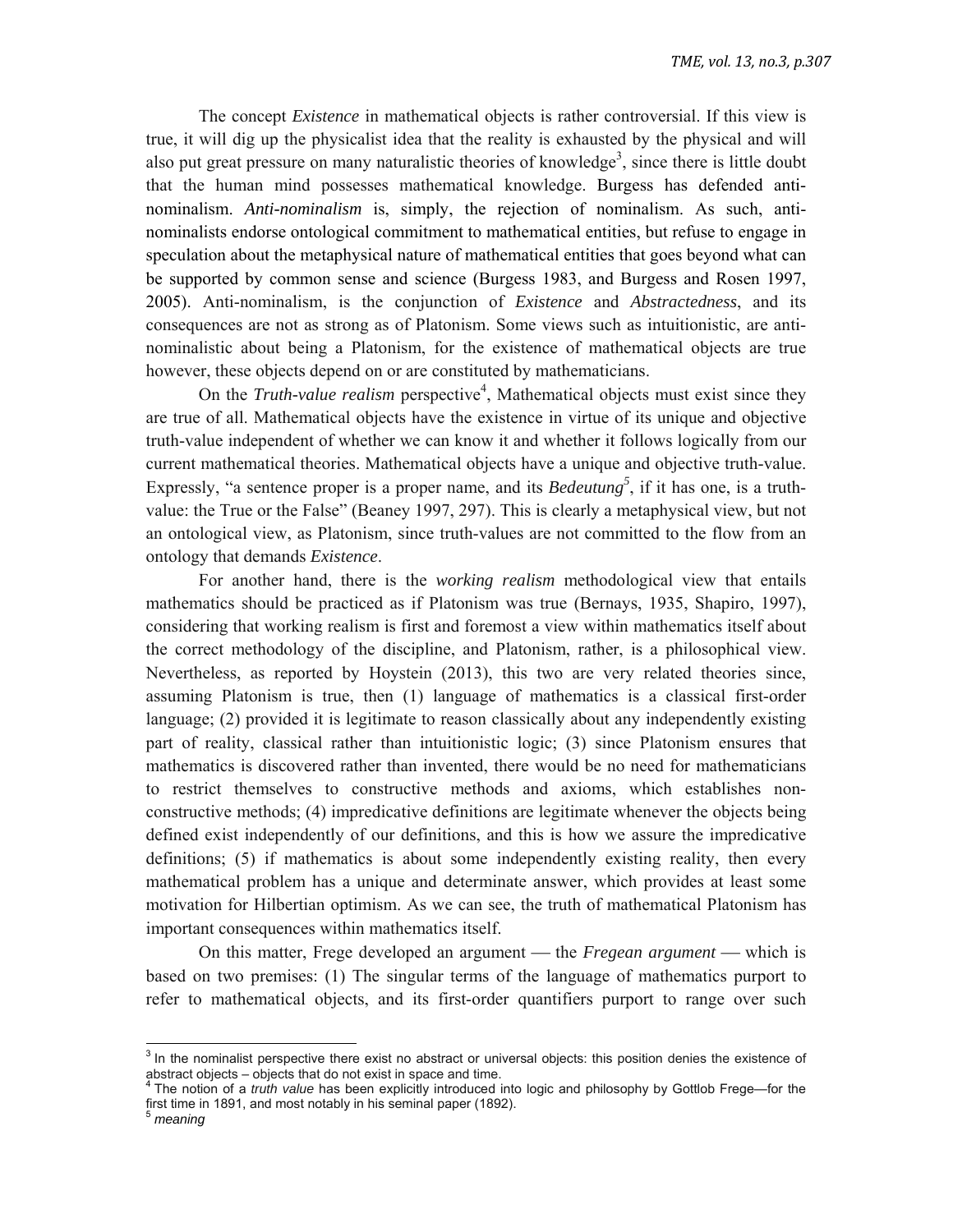objects, this is, *S* to be true, must succeed in referring or quantifying, a classical semantics perspective; (2) most sentences accepted as mathematical theorems are true (regardless of their syntactic and semantic structure). By *Classical Semantics* and *Truth*, Frege considers that some simple numerical identities are objectively true because such identities allow the application of natural numbers in representing and reasoning about reality, especially the non-mathematical parts of reality. Other versions of Fregean argument are sometimes stated as the notion of ontological commitment, such as the Quine's Criterion<sup>6</sup>.

On the other hand, *Abstractness* asserts that a mathematical object is said to be abstract just in case it is non-spatiotemporal, and therefore causally inefficacious. In Plato's thought, this distinction embodies the distinction between Forms, and Sensibles. In the seventeenth century, Locke's idea of an abstract object  $\_\$ as one that is formed from concrete ideas — was rejected by Berkeley and then by Hume. However, even for Locke there was no suggestion that the distinction between abstract ideas and concrete corresponded to a distinction among objects. In the twentieth century, Frege insisted that the objectivity and aprioricity of the truths in mathematics entail that numbers are neither material beings nor ideas in the mind. In The *Foundations of Arithmetic* (1974), Frege concludes that numbers are neither external "concrete" things nor mental entities of any sort. Later in *The Thought* (1952) he asserts that thoughts belong to a "third realm". Similar claims have been made by Bolzano, and later by Brentano, and his pupil Husserl.

In most recent attempts to distinguish concrete objects from abstract, Putnam (1975) makes the case for abstract objects on scientific grounds. Bealer (1993) and Tennant (1997) present *a priori* argument for the necessary existence of abstract entities. The dispute over the existence of *abstracta* is reviewed in Burges and Rosen (1997). A general theory of abstract objects is developed in Zalta (1983, 1999).

*Independence* is less evident than the other two claims. What does it mean for an object to be independent? Does it mean it is self-representative? An object seems to be independent when what it represents does not depend on any intelligent agent, or an agent's thought, reason, cognition or representation.

So far one may say that we have understood how mathematical objects assure their *Existence* and their *Abstractedness*. However, are mathematical entities sufficiently true to claim independence? Is it possible to entail mathematical objects as an objective concept? If *Independence* means that (1) mathematical objects are mind-independent; that (2) reality includes objects not subject to intentionality; that (3) to be referred requires a definition of truth; and that (4) there is only one correct description of the reality, then the trivial forms of Platonism are likely to satisfy the claim, and thus qualify Platonism with the property of *Independence.*

On this account, there are at least some objects, in reality, that could be perceived by the human mind via definition. On this assumption, an object is said to be independent when it is self-representative. Furthermore, we may also think of some other examples of selfrepresentation. The Epimenides' paradox "All Cretans are liers" therefore, "I am a liar", *ergo* "This statement is false". This paradox relies on some form of self-reference. Any language

 $6$  A first-order sentence (or collection of such sentences) is ontologically committed to such objects as must be assumed to be in the range of the variables for the sentence (or collection of sentences) to be true.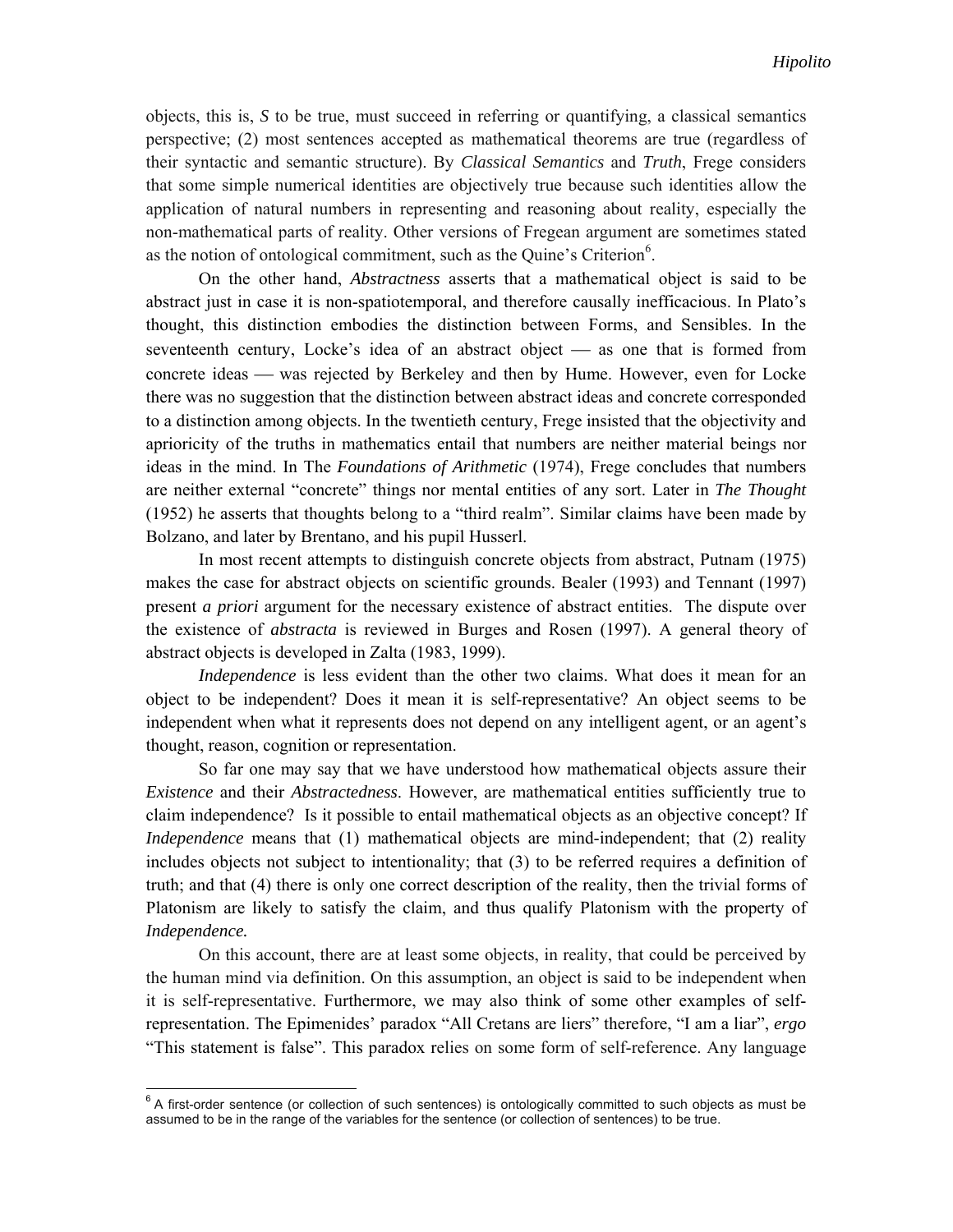capable of expressing some basic syntax can generate self-referential sentences. A language containing a truth predicate and this basic syntax will thus have a sentence *L* such that *L* implies  $\neg Tr(L)$  and vice versa.

Also Gödel's incompleteness theorems use mathematical reasoning in exploring mathematical reasoning itself. What the theorem states and how it is proved are, as a matter of fact, two different things. The theorem asserts that all consistent axiomatic formulation of number theory includes *undecidable* propositions. In the same way that Epimenides' paradox is a self-referential, also Gödel's axiom is a self-referential mathematics statement<sup>7</sup>. In Gödel–numbering, numbers are made to stand for symbols and sequences of symbols. Transporting the Epimenides' Paradox into number-theoretical formalism, the Epimenides' Paradox does not say

*This statement of number-theory is false.* 

but that

*This statement of number-theory does not have any proof.* 

We could agree that proofs are demonstrations within fixed systems of propositions. However, this statement of number theory does not have any proof in the system. Gödel's sentence is *unprovable* within the system, for there are true statements of number theory, which its methods of proof are too weak to demonstrate in the system; therefore, the system is incomplete. In fact, what Gödel showed was that provability is a weaker notion than truth no matter what axiomatic system is involved, and therefore, no fixed system could represent the complexity of the whole numbers<sup>8</sup>. Actually, if a system, such as the one defined in *Principia Mathematica*, is (i.) consistent, this is, *contradiction free*; and (ii.) complete, this is, every true statement of number theory could be derived within the framework drawn up in the P.M., how would it be possible to justify the methods of reason on the bases of that same methods of reasoning? If such a proof could be found using only methods inside a system then, the system itself would be inconsistent.

As we discussed on the first part of this essay, Plato considered the knowledge of arithmetic a *conditio* for philosophical knowledge since both require universal truths, accessible to the human mind by acquaintance to the incorporeal intelligible realm,  $-$  in opposition of  $doxai$ , which belong to a sensible sphere,  $\frac{1}{1}$  in resolving the problem of reality, knowledge and human existence.

Plato, in his considerations on arithmetic and geometry assesses epistemological issues, such as what and how the mind know things; and metaphysics, on their ontological status as things. As we discussed, a mathematical proof is a mathematical object that qualifies to the properties of *Existence*, *Abstractedness* and *Independence*. A proof is, a consequence of human reasoning, written in human language for human consumption. What is still left to

 $7$  For more detail on this issue, see Hofstadter (1979).

 $8$  Cf. Nagel and Newman, (2001).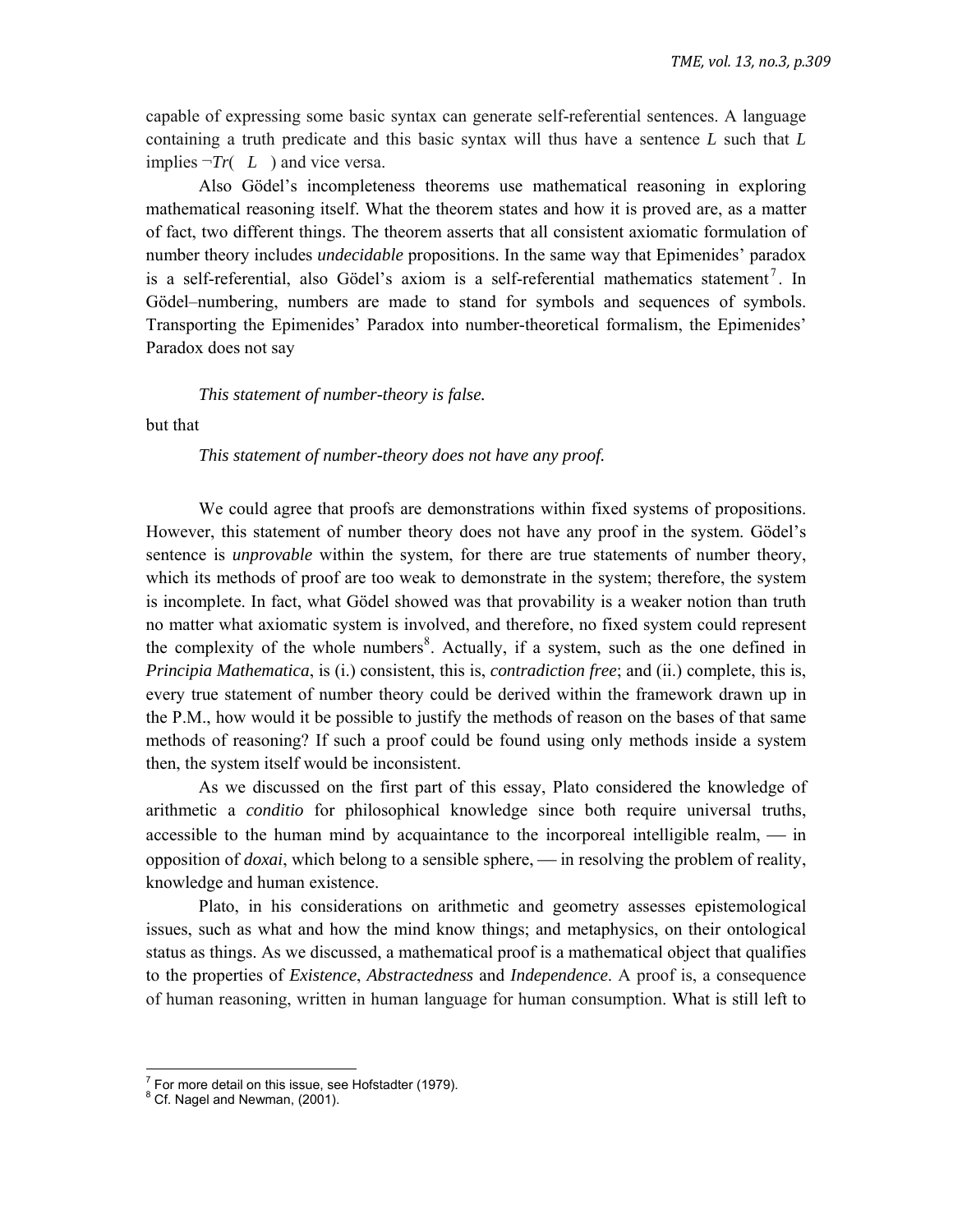discuss is whether a computer assisted proof  $-$  a proof that results from an artificial intelligent agent — may or may not qualify to those properties.

### **3. Modern Theorem Provers**

A computer assisted proof is a proof in which every logical inference has been checked all the way back to the fundamentals axioms of mathematics (Hales, 2008). It is written in a precise artificial language that admits only a fixed repertoire of stylized steps (Harrison, 2008).

*Proof assistants* or *computer theorem provers* are the artificial intelligent agents that mechanically verify, in a formal language, the correctness of the proof previously demonstrated by the human mind. In fact, with this artificial system, the user is allowed to set up a mathematical theory, define properties and realize logical reasoning (Geuvers, 2009).

Nowadays, there is a large number of computer provers, that can check or construct computer assisted proofs, such as the HOL Light for classical and higher order logic, based on a formulation of *type theory*; and Coq. The theorem provers allow the expression of mathematical assertions; mechanically checks proofs; helps to find computer assisted proofs; and extracts a certified program from the constructive proof of its formal specification. Other theorem provers are Mizar, PVS, Otter/Ivy, Isabelle/Isar, Affa/Agda, ACL2, PhoX, IMPS, Metamath, Theorema, Lego, Nuprl, Ωmega, B method and Minlog.

According to Wiedijk (2006), theorem provers:

- are designed for the formalization of mathematics, or, if not designed specifically for that, have been seriously used for this purpose in the past;
- are special at something. These are the systems that in at least one dimension are better than all the other systems in the collection. They are the leaders in the field.

In recent years, several theorems have been formally verified by an artificial intelligent agent. There are many to choose from, however, some significant ones are:

 (1) The *Four Colour Theorem*, states that, given any separation of a plane into contiguous regions, producing a figure called a *map*, no more than four colors are required to color the regions of the map so that no two adjacent regions have the same color. The theorem was proven in the late 19th century (Heawood 1890); however, proving that four colors suffice turned out to be pointedly harder. A number of false proofs and false counterexamples have appeared since the first statement of the four color theorem in 1852. Nevertheless, it was proven, using a computer, in 1976 by Kenneth Appel and Wolfgang Haken. It was the first major theorem to be proved using a computer. In 2005, Benjamin Werner and Georges Gonthier formalized a proof of the theorem inside the Coq proof assistant.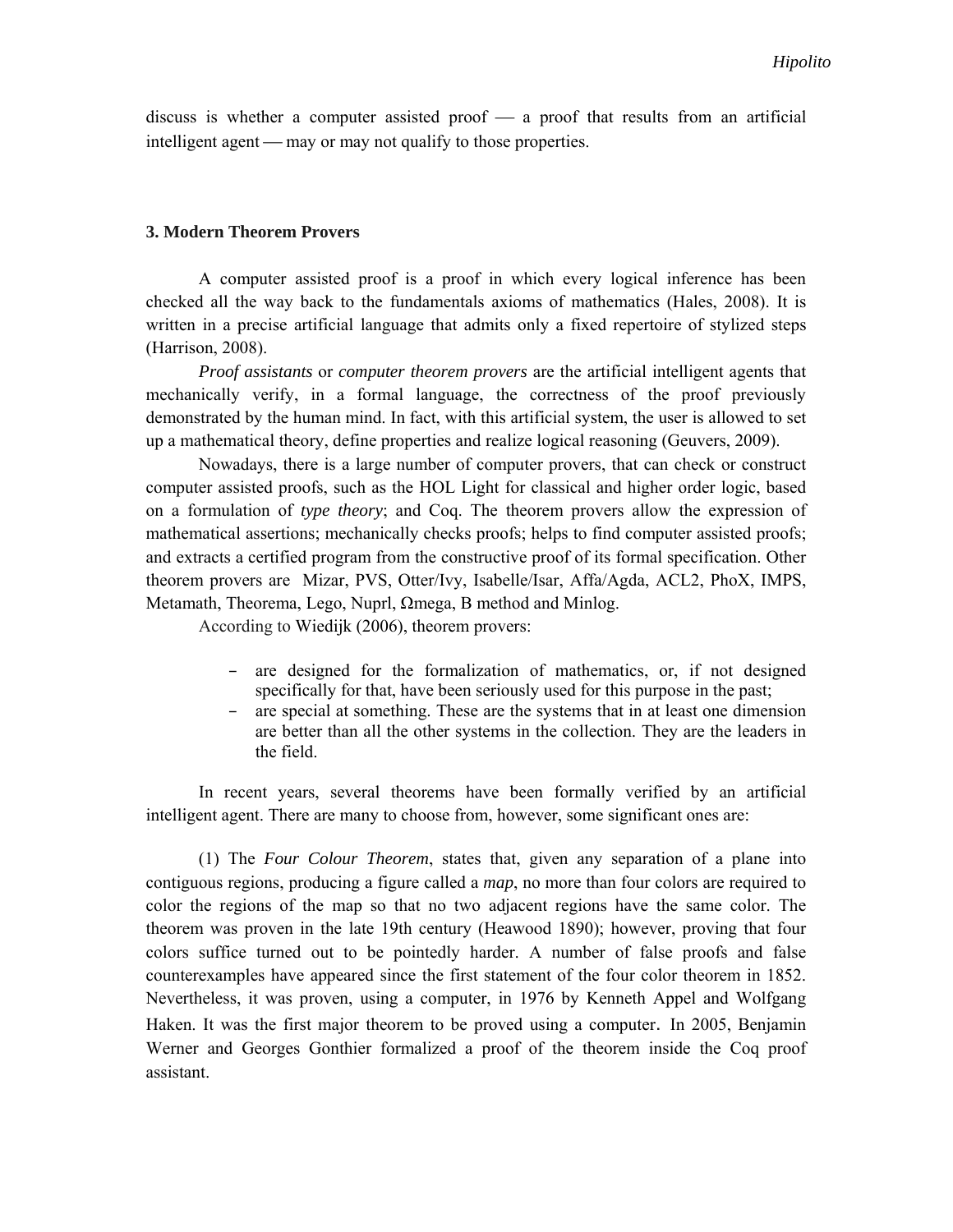(2) The *Jordan Curve Theorem*, states that every simple closed curve in the plane separates the complement into two connected nonempty sets: an interior region and an exterior. The Jordan curvetheorem is named after the mathematician Camille Jordan, who found its first proof<sup> $\theta$ </sup>. In 1905, O. Veblen declared that this theorem is "justly regarded as a most important step in the direction of a perfectly rigorous mathematics". According to Courant and Robbins, "The proof given by Jordan was neither short nor simple, and the surprise was even greater when it turned out that Jordan's proof was invalid and that considerable effort was necessary to fill the gaps in his reasoning". According to Hales (2007), Jordan's proof is essentially correct... Jordan's proof does not present the details in a satisfactory way. But the idea is right, and with some polishing the proof would be impeccable. In 1978, Dostal and Tindell in their essay "The Jorden Curve Theorem Revisited", wrote "however, notwithstanding substantial simplifications achieved in the elementary proof of JCM by these and other authors, the theorem has remained and will probably always remain, difficult to establish by purely elementary means". This proof was formalized, in 2005, using HOL Light.

(3) The *Odd Order Theorem* precisely says that groups that have an odd number of elements are solvable. Finite groups can be factored somewhat like integers, though for a more complicated multiplication. The basic group factors, called simple groups, also come in many more shapes than the basic integer factors, the prime numbers. Solvable groups, however, can be factored down to primes, like integers. They're called this because they correspond to solvable polynomial equations. Feit and Thompson classically demonstrated this proof in 1963. Recently, it was formalized, in 2012, using *Coq* System.

#### **Discussion**

The history of mathematical reasoning began with the attempt to mechanize the thought processes. Aristotle codified syllogisms and Euclid codified geometry. Frege and Peano worked on combining formal reasoning with the study of sets and numbers. David Hilbert worked on stricter formalizations of geometry than Euclid's. All of these efforts were directed towards clarifying what one means by "proof".

In 1940, giant electronic brain catalysed the convergence of three previously disparate areas: theory of axiomatic reasoning, the study of mechanical computation and Psychology of intelligence. Since then, there has been a restless progress of in computer science and artificial agency. What does this has to do with Plato's theory of arithmetic explained previously in this essay? Following his that perspective, a proof is a statement about the reality that satisfies the condition of *Existence*, *Abstractness* and *Independence.* Mathematical objects exist objectively; this means they (1) are not subject to spatiotemporal causality and are intentionality independent; and (2) that to be referred they demand a definition of truth, which is the one and only correct description of reality.

*Modern theorem provers* seem to satisfy all of the above conditions in the accomplishment of a computer assisted proof. The great enterprise of Artificial Intelligence is to find out what sort of rules could possibly capture intelligent reasoning. If we assume a

enties and the mathematicians of the distribution of that first rigorous proof was carried out by Oswald Veblen.<br>The for decades, mathematicians generally thought that first rigorous proof was carried out by Oswald Veblen. However, this notion has been challenged by Thomas C. Hales and others.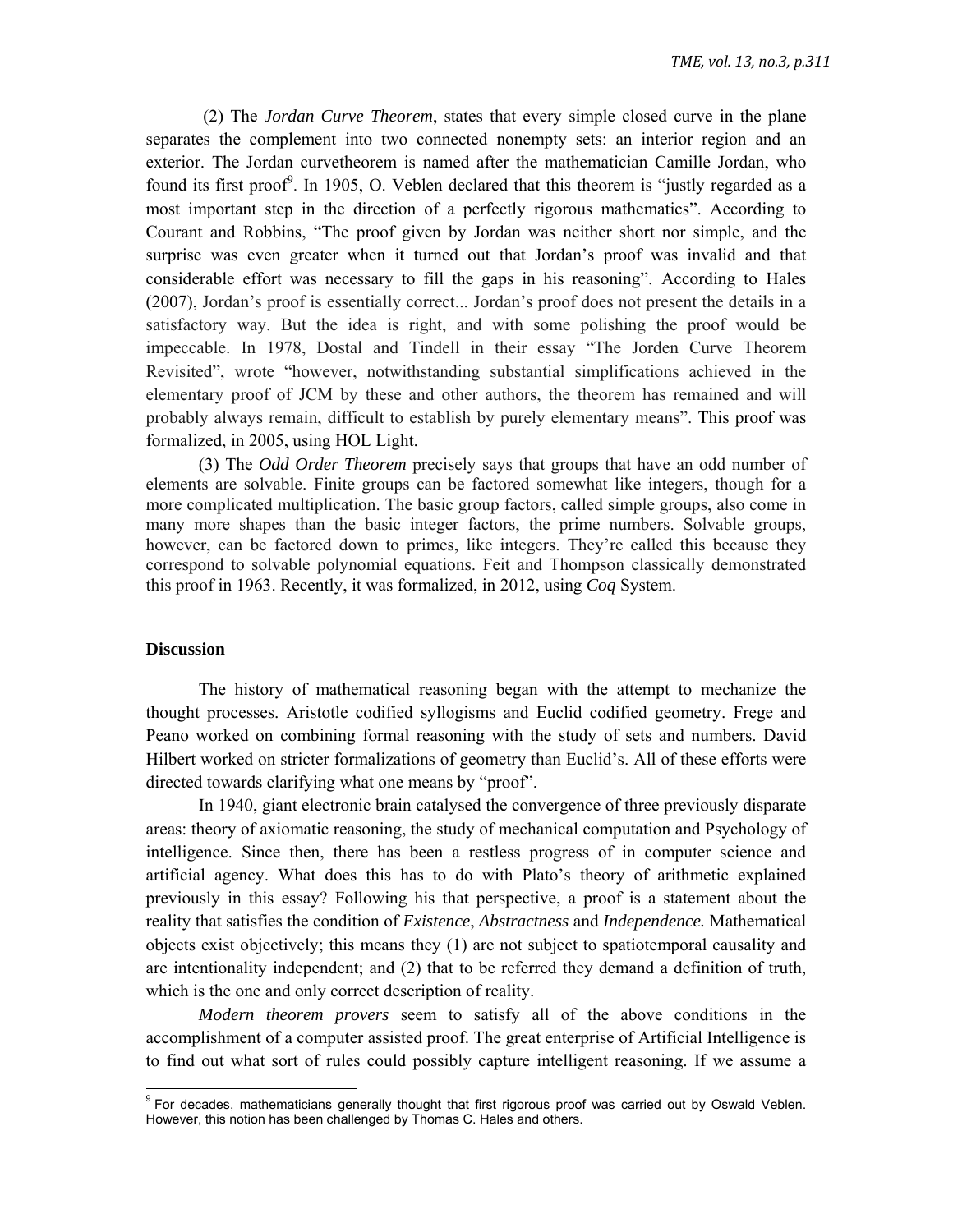platonistic perspective, the machine seems to be much able to perform an arithmetic proof. The following table aims to be self-explanatory on that matter:

| <b>Formal System</b>            | <b>Classical Mathematical</b>       |
|---------------------------------|-------------------------------------|
| Interactive Theorem Proving     | The Human Mind                      |
| Symbolic language               | Natural language                    |
| Computer assisted proof         | Classical proof                     |
| Inanimate                       | Animate                             |
| Inflexible                      | Flexible                            |
| Mind Independent                | Mind depended                       |
| Strings of symbols              | <b>Statements</b>                   |
| Produced by typographical rules | Theorems are proven                 |
| Not subject to Spatiotemporal   | Subject on spatiotemporal causality |
| causality                       |                                     |
| Objectivity                     | Subjectivity                        |
| No intuition                    | Intuition                           |
| So trivial, beyond reproach     | "Feels right" — not always provable |
| Astronomical size               | Complexity                          |

According to what we asserted about this issue, we may accurately acknowledge that the inferential result or consequence of a computer assisted proof, satisfies Plato's conditions to intelligibles, since a computer assisted proof's satisfies the preconditions:

- $\exists x Mx$  (Existence).
- (ii.) Non-spatiotemporal and (therefore) causally inefficacious (Abstractedness).
- (iii.) Independent of intelligent agents and their language, thought, and practices (Independence).

## **Conclusions**

For the reasons stated, we may recognize that the conditions for an agent to perform a calculus of reason are pretty much achieved. In fact, a programed inanimate, intelligent agent with symbolic language is able to demonstrate a proof; a computer assisted proof witch uses strings of symbols produced by typographical rules. From a symbolic language, an inanimate, inflexible, and mind-independent agent in the end accomplishes a proof that is nor subject to spatio-temporal causality. It is an objective, non-intuitive proof that is so trivial, it is beyond reproach. This computer assisted proof is, accordingly, a rebellion "against the introduction of visible or tangibles objects into the argument".

The result of such computer assisted proof is an existent, abstract and independent self-representative proof. A mathematical object whose existence is independent of the human mind: the objective mathematical entity, Plato very much aspired for.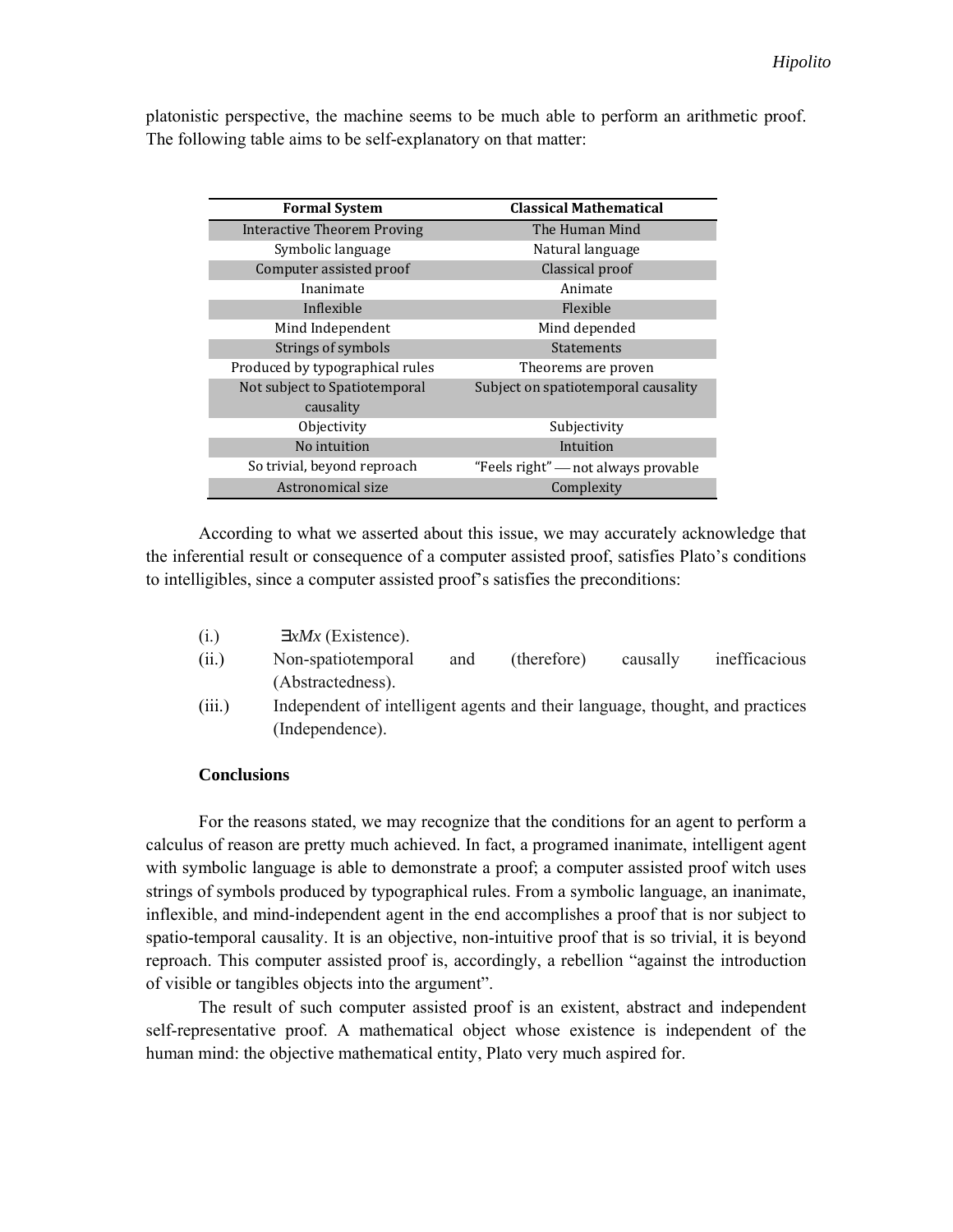#### **References**

Balaguer, M. (1998). Platonism and Anti-Platonism in Mathematics. Oxford University Press

Bealer, G. (1993). 'Universals'. *Jornal of Philosophy*, 60 (1):5-32.

Beaney, M. (1997). *The Frege Reader*. Oxford: Blackwell

Benacerraf, Paul, 1973, 'Mathematical Truth', *Journal of Philosophy*, 70(19): 661–679.

Bernays, Paul, 1935, 'On Platonism in Mathematics', Reprinted in Benacerraf and Putnam (1983).

Boyer, C. and Merzbach, U., (1989). *History of Mathematics*. Second edition, John Wiley & Sons, Inc. New York.

Burgess, J. (1983). 'Common Sense and "relevance"'. *Notre Dame Journal of Formal Logic*, Vol. 24, N. 1.

Burgess, J. P. and Rosen, G., (1997), *A Subject with No Object*, Oxford: Oxford University Press.

Burgess, J. P., Rosen, G. (2005). 'A Subject with no Object'. *Canadian Journal of Philosophy*, vol. 30, no. 1.

Dostal, M., Tindell, R. (1978). *The Jordan Curve Theorem Revisited*. Jber, d. Dt. Math-verein. 80 111-128.

Dummett, Michael, (1978), *Truth and Other Enigmas*, Cambridge, MA: Harvard University Press.

Frege, G. (1974). *The Foundations of Arithmetic*, J. L. Austin (trans.), Oxford: Basil Blackwell.

Frege, G. (1956). 'The thought: a Logical Inquiry'. *Mind*, vol. LXV. No. 259.

Frege, G. (1891). 'Funktion und Begriff', Vortrag, gehalten in der Sitzung vom 9. Januar 1891 der Jenaischen Gesellschaft für Medizin und Naturwissenschaft, Jena: Hermann Pohle. Translated as 'Function and Concept' by P. Geach in *Translations from the Philosophical Writings of Gottlob Frege*, P. Geach and M. Black (eds. and trans.), Oxford: Blackwell, third edition, 1980.

Frege, G. (1892). 'Über Sinn und Bedeutung', in *Zeitschrift für Philosophie und philosophische Kritik*, 100: 25– 50. Translated as 'On Sense and Reference' by M. Black in *Translations from the Philosophical Writings of Gottlob Frege*, P. Geach and M. Black (eds. and trans.), Oxford: Blackwell, third edition, 1980.

Geuvers, J.H. (2009). Proof assistants : history, ideas and future. *Sadhana : Academy Proceedings in Engineering Sciences (Indian Academy of Sciences)*, *34*(1), 3-25. *in Web of Science Cited 4 times*

Gödel, K., 1995, 'Some basic theorems on the foundations of mathematics and their implications', in *Collected Words*, S. Feferman et al, ed., Oxford: Oxford University Press, vol. III, 304–323.

Gödel, K. (1986). Collected Works, Vol. I, Oxford: Oxford University Press.

Hales, Thomas C. (2007a), 'The Jordan curve theorem, formally and informally', *The American Mathematical Monthly* 114 (10): 882–894.

Hales, T. (2008). 'Formal Proof'. *Notices of the AMS*, 55, 11.

Hales, T. (2007), "Jordan's proof of the Jordan Curve theorem", *Studies in Logic, Grammar and Rhetoric* **10** (23).

Harrison, J. (2008). 'Formal Proof – Theory and Practice'. *Notices of the AMS*, 55, 11.

Heath, T.(1965). *A History of Greek Mathematics*. Vol. 1. 1965. Oxford university press. Oxford.